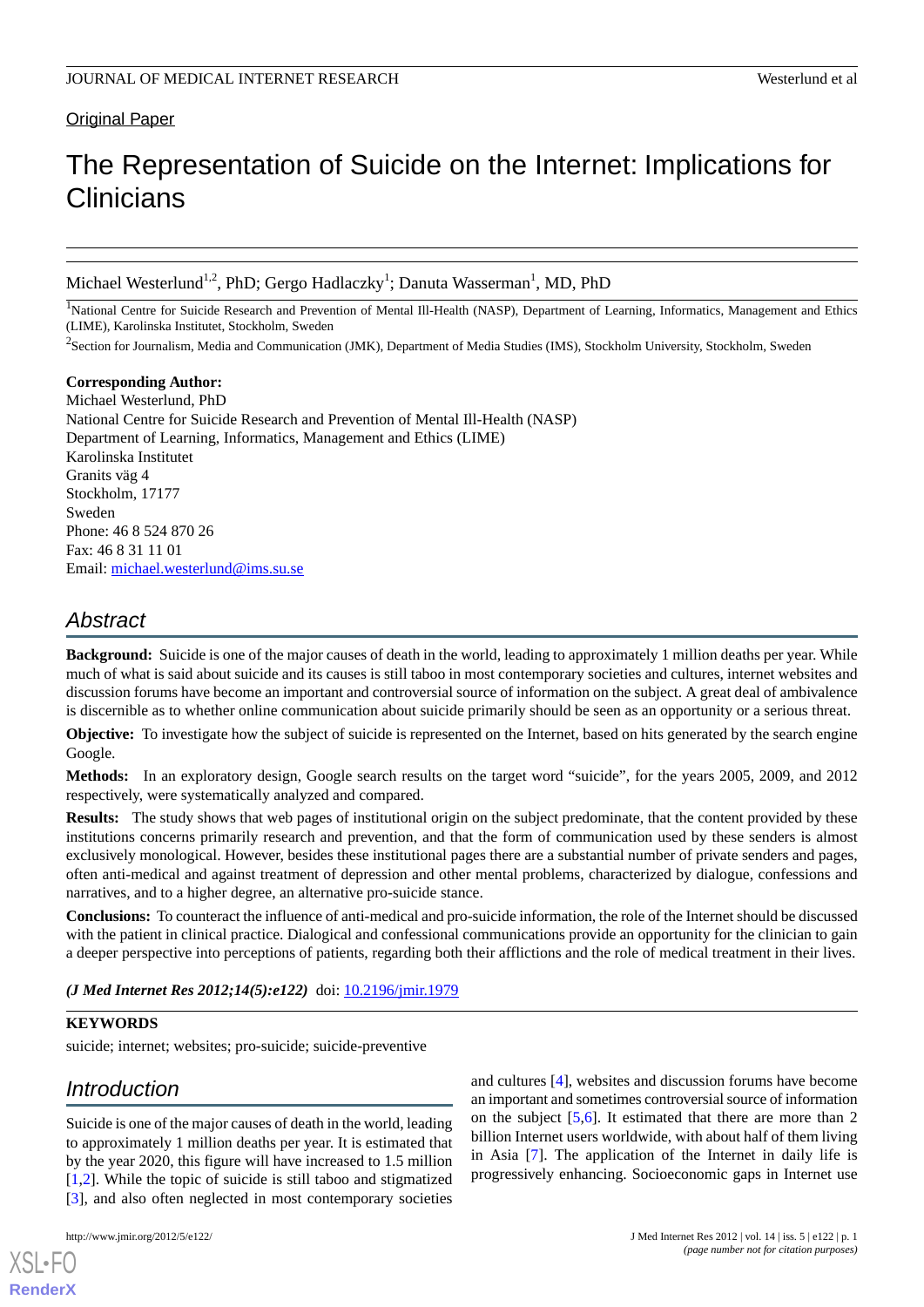are decreasing, while Internet access is available in more and more rural and remote areas.

One central aspect of the Internet is that the line between private and public communication is expunged. This also has consequences for the development of how the topic of suicide is handled in society. The Internet is not a pretend-world. It is a world populated by real people with different social and cultural backgrounds. In its virtual social environment people meet, exchange thoughts, feelings and experiences; and just like in the real world, the actions people take on the Internet affect their own and/or other people's lives [\[8](#page-5-7)].

A great deal of ambivalence is discernible as to whether online communication about suicide should be seen primarily as an opportunity or a serious threat [\[9](#page-5-8),[10\]](#page-5-9). Some researchers have reflected on the emergence of pro-suicide websites on the Internet [[11-](#page-5-10)[14\]](#page-5-11). It has been pointed out that these sites recommend suicide as a solution to life's problems and contain detailed descriptions of methods yielding the maximum effect, as well as suicide notes and pictures of people who committed suicide. They persuade and exert group pressure to fulfil suicide plans, glorifying those who have committed suicide. These websites have also given rise to a new form of suicide pact—"net suicides" [[15-](#page-5-12)[18\]](#page-6-0). These developments have given grounds for a fear of the Internet's detrimental influence on peoples' understanding and behavior towards suicide. Some authors have put forward that the Internet has a stronger "Werther effect"—ie, a greater potential to induce suicide acts—than other mediated communication forms [\[19](#page-6-1)]. Others point to a clear "anti-psychiatric" attitude behind the production of the pro-suicide message [\[20](#page-6-2)].

However, the Internet can also be seen as a key resource and a powerful communication tool for understanding and psychologically supporting potentially suicidal individuals [[21](#page-6-3)[-24](#page-6-4)], sometimes referred to as the "Papageno effect" [[25\]](#page-6-5). For example, it may be used to identify people in the risk zone for suicidal acts and then communicate with them, thereby preventing such acts [[26\]](#page-6-6).

In April 2005, the word *suicide* generated around 27 million hits on the Google search engine. Four years later, in April 2009, the number of search hits had more than doubled, and in January 2012, the Google search engine generated about 250 million hits on the word *suicide*. The mere existence of so many websites on the suicide subject is not cause for alarm in itself; it means only that the word *suicide* is included in a variety of texts on the Web or that Google's search algorithms are better at finding texts that include the term *suicide*. Without a more detailed study of these websites' content, we cannot know what they stand for.

It has been argued that search engines like Google can be seen as meta-sources for information on various topics and that search results on a certain topic may be representative of Internet content at large: "Google search volumes reflect a large proportion of all available Internet search data on the chosen term, thereby capturing a vast amount of information" [[27\]](#page-6-7).

The aim of this quantitative study is to examine how the subject of suicide is represented to users on the Internet by proxy of hits for the word *suicide* generated by the search engine Google.

The specific research questions that the study is designed to answer are:

- Who are the senders of the information about suicide on the Internet?
- How is the subject of suicide communicated? Is it primarily through a monological or a dialogical communication?
- What categories of content on the suicide subject appear on the Internet?
- Which discourse about suicide predominates on the Internet?

# *Methods*

In April 2005, a search was generated on Google (google.com) using the word *suicide.* The first 100 search hits were analyzed systematically. The rationale behind this procedure was to capture a cross-sectional sample of search results. At the heart of Google's search engine system is the software PageRank [[28\]](#page-6-8). PageRank can be described simply as a type of priority scheme in which more "valuable" and frequently visited websites are ranked higher in the search lists than the less visited and less "valuable" pages. Value is defined by terms similar to that used in the academia, ie, topic relevance and number of citations by other publications (in PageRank this corresponds to links by other websites). The first 100 search results for the word *suicide* should therefore be regarded as the most visited and most cited web pages in the world about suicide.

The search procedure and analysis were repeated in April 2009 and in January 2012, in order to investigate possible changes in the representation of suicide on the Internet over time.

One aspect that could be argued to influence the results of this study is changes in search engine algorithms used by Google. Such algorithms are optimized by Google frequently to enhance user experience. Changes in these algorithms may affect the search results in a way that does not reflect a change in tangible suicide-related material on the Internet. However, as the aim of this study is to capture what Internet users find on the web, as opposed to describing the complete range of suicide-related materials on the Internet (including those that cannot be found), it is argued that the representativeness of this sample is not threatened: A change in the algorithms affects the results of this study the same way as it affects the results as experienced by users.

After visiting each website, two researchers filled out a checklist with a number of items relating to four pre-specified characteristics, described below.

Senders: this variable attempted to identify the actor(s) behind the specific text or web page. Authorities associated with a government or a public body were identified, as well as Non-Governmental Organisations (NGOs) and associations, corporations, or private senders.

Form of communication: this refers to the direction of the communication on the given website. Whether users have the

```
XS-FO
RenderX
```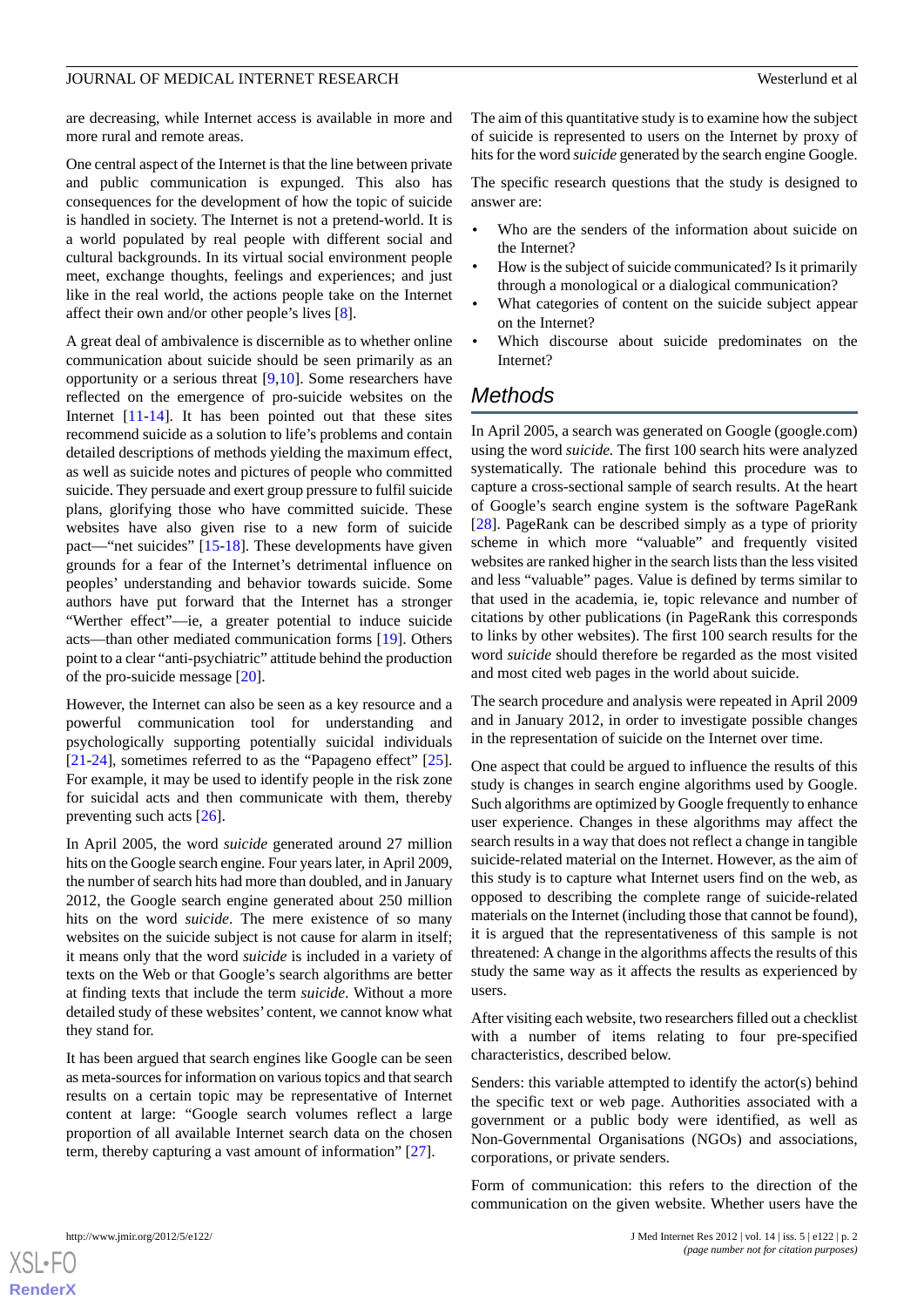opportunity to discuss with each other, comment on/change the contents, or only to receive the contents without interaction.

Content: this refers to the type of information provided on the website, for example: scientific findings versus specific suicide-related events such as the death of a celebrity, or personal "confessions" and discussions about suicide.

Discourse: this variable aimed to capture how the topic of suicide was approached. The current medical-psychiatric view, where suicide is seen as harmful behavior, both for the individual and society, and something that is preventable and treatable was contrasted to views promoting/enticing the act of suicide as valid solution to problems in life, and/or suggesting methods and means to commit suicide.

### **Exclusion Criteria**

Websites in which the word suicide was used metaphorically but that did not otherwise contain any suicide-related content were excluded. Examples of this may be references to members of parliament who have committed "political suicide", cells in the human body that "commit suicide". Suicide is a very powerful and symbolically charged word in our culture and is sometimes used in contexts unrelated to the suicidal subject and the act of suicide itself, probably in order to boost the effect of what is expressed [[29\]](#page-6-9).

Interestingly, the non-related search hits for the word suicide were especially high for the year 2009 (46%) compared to 2005 and 2012 (13% and 19% respectively) [\(Table 1](#page-2-0)). This reflects the volatile nature of Internet-based information content when defined in terms of Google search hits. In this study, the main cause of this increase in non-related search hits in 2009 was firstly an increase in popularity of a pornographic website called *SuicideGirls*, which not even after thorough examination revealed any suicide-related material; and secondly the promotional activities of the electronic punk musical duo called *Suicide* who were releasing a new album as well as starting a tour in 2009. Thus, websites related to both these topics were lacking suicide-related content.

#### **Attrition**

As web pages are removed or modified and because web addresses are constantly changing, the "website attrition" that occurred between period of sampling and analysis was noted in our sample. Time is an important factor affecting attrition in studies of the Internet using a cross-sectional methodology [\[30](#page-6-10), [31\]](#page-6-11). All websites in this study were visited within 2 weeks of the date of sampling. An attempt was made to analyze even those websites that were unavailable at the time of the visit using Internet Archive (www.archive.org). However, due to the exclusion of non-related hits and website attrition, the sample was thus reduced to 84 hits of full material in 2005, to 48 hits in 2009 and to 82 hits in 2012 [\(Table 1\)](#page-2-0).

<span id="page-2-0"></span>**Table 1.** Included suicide-related content, exclusion due to relevance, and attrition in 2005, 2009 and 2012 respectively. *P*-values based on Fisher's exact test.

| Material                | Year      |           |           |            |
|-------------------------|-----------|-----------|-----------|------------|
|                         | 2005      | 2009      | 2012      | $P$ -value |
|                         | $n = 100$ | $n = 100$ | $n = 100$ |            |
| Included hits           | 84        | 48        | 82        | < 01       |
| Exclusion (non-related) | 13        | 46        | 19        | < 01       |
| Exclusion (attrition)   | 3         | 6         | $\Omega$  | .05        |

# **Coding**

Fifty randomly selected search hits were coded by two independent coders in order to test inter-rater reliability. The Cohen's Kappa value of 0.72 was interpreted as a substantial agreement between the coders [\[32](#page-6-12)]. The same coders and measurements were used in the 2005, 2009 and 2012 material.

#### **Analysis**

Considering that this is not a hypothesis-driven study, but rather an attempt at mapping suicide-related content on the Internet, Fisher's exact was used to establish an association (or the lack thereof) between time and the study variables regarding suicide-related content. Cochran-Armitage trend analysis was

# *Results*

# **Senders**

The 2005 material shows that 65 (77%) of the 84 Google hits on the search term *suicide* come from *institutional senders* and 19 (23%) from *private senders* ([Table 2\)](#page-3-0). The frequencies for 2009 and 2012 confirm that *institutional senders* are the largest category. Yet, the 2005, 2009 and 2012 material has a large proportion of *private senders* in the more relevant search positions (the first ten search hits), which indicates that these senders' websites are relatively visible and highly attended.

used to identify trends in the changes regarding suicide-related

content. No significant trends were identified.

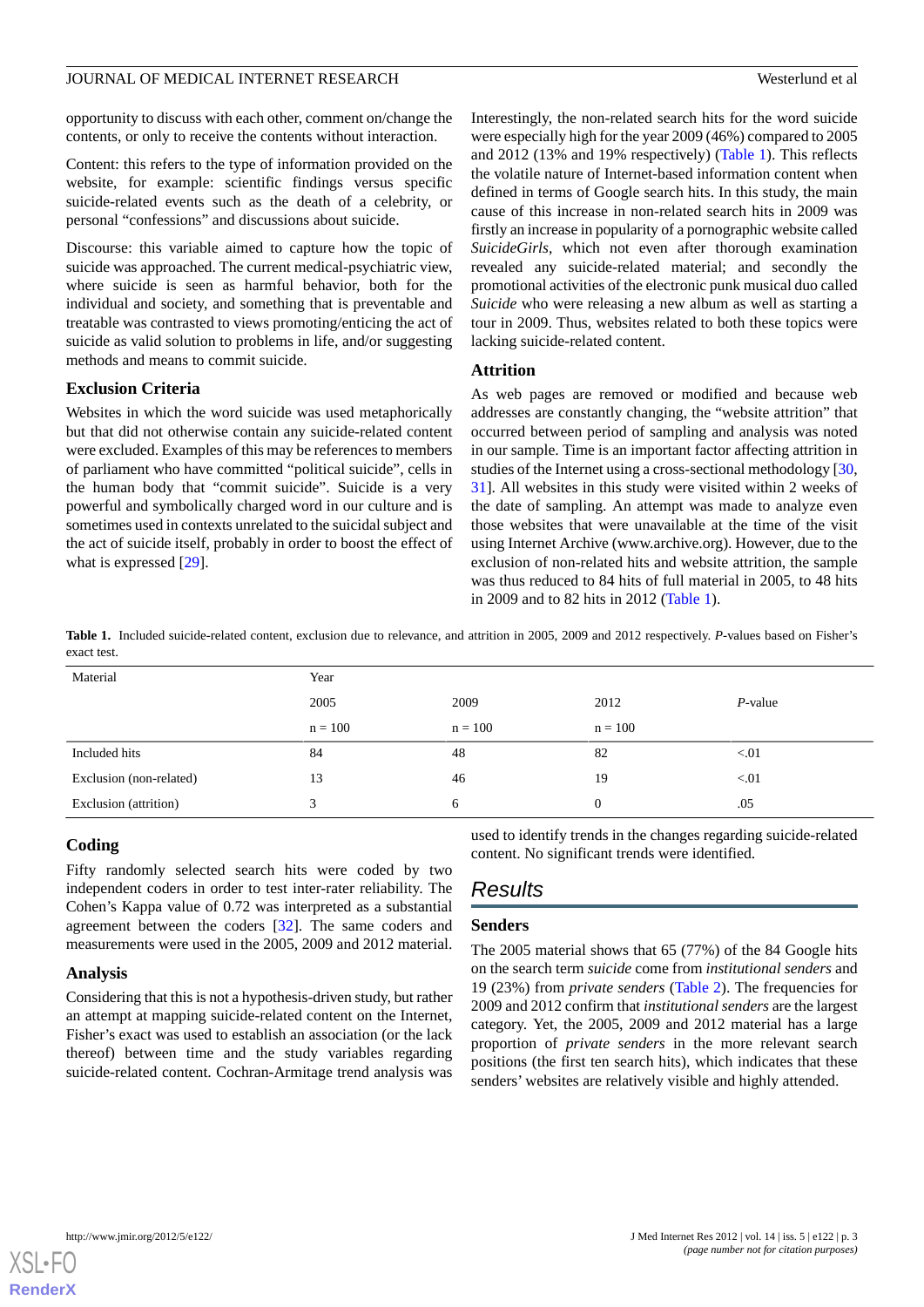<span id="page-3-0"></span>**Table 2.** The share of search hits on Google on the search term suicide distributed on the variable Senders. In percent (and frequencies). *P*-values based on Fisher's exact test for association (and Cochran-Armitage trend statistic in parentheses).

| Senders               | Year     |          |          |            |
|-----------------------|----------|----------|----------|------------|
|                       | 2005     | 2009     | 2012     | $P$ -value |
|                       | $n = 84$ | $n = 48$ | $n = 82$ |            |
| Institutional senders | 77% (65) | 71% (34) | 83% (68) | .27(.41)   |
| Private senders       | 23% (19) | 29% (14) | 17% (14) |            |

# **Form of Communication**

*monologue*, even though the differences between the categories are somewhat smaller in 2009 and 2012 than in 2005 ([Table 3\)](#page-3-1).

<span id="page-3-1"></span>The communication about the subject of suicide on the Internet is clearly dominated by the one-way communication form

**Table 3.** The share of search hits on Google on the search term suicide distributed on the variable Form of communication. In percent (and frequencies). *P*-values based on Fisher's exact test for association (and Cochran-Armitage trend statistic in parentheses).

| Form of communication | Year     |            |          |            |
|-----------------------|----------|------------|----------|------------|
|                       | 2005     | 2009       | 2012     | $P$ -value |
|                       | $n = 84$ | $n = 48$   | $n = 82$ |            |
| Monologue             | 93% (78) | 88% (42)   | 85% (70) | .30(.41)   |
| Dialogue              | 7% (6)   | $12\%$ (6) | 15% (12) |            |

# **Content**

<span id="page-3-2"></span>*Research and suicide-prevention* is the most common content in the search hits on suicide in all of the studied years. In the 2005 material, 61 (73%) of the search hits fell into this category; in 2009, it was 23 (48%); and in the 2012 material, 61 (74%)

of the search hits were categorized as *research and suicide-prevention* [\(Table 4\)](#page-3-2).

The relatively small share of personal and intimate statements and conversations about suicide, found in the category *confessions*, has been fairly the same for all the three years ([Table 4](#page-3-2)).

Table 4. The share of search hits on Google on the search term suicide distributed on the variable Content. In percent and (frequencies). In percent (and frequencies). *P*-values based on Fisher's exact test for association (and Cochran-Armitage trend statistic in parentheses).

| Content                     | Year      |             |             |              |
|-----------------------------|-----------|-------------|-------------|--------------|
|                             | 2005      | 2009        | 2012        | $P$ -value   |
|                             | $n = 84$  | $n = 48$    | $n = 82$    |              |
| Research/suicide prevention | 73% (61)  | 48% (23)    | 74% (61)    | 0.01(0.82)   |
| Suicide events              | $2\%$ (2) | $6\%$ (3)   | $9\%$ (7)   | .20(.08)     |
| General reflections         | 18% (15)  | $21\%$ (10) | $12\%$ (10) | .39(.33)     |
| Confessions                 | $6\%$ (5) | $6\%$ (3)   | $4\%$ (3)   | .78(.50)     |
| Fiction                     | $1\%$ (1) | 19% (9)     | $1\%$ (1)   | $< 01$ (.97) |

# **Discourse**

it was 63 out of 84 hits (75%); in 2009, 27 out of 48 hits (56%); and in 2012, 64 out of 82 hits (78%) ([Table 5](#page-4-0)).

The results show that a majority of the search hits for all the studied years have a clear *suicide-preventive* message. In 2005,

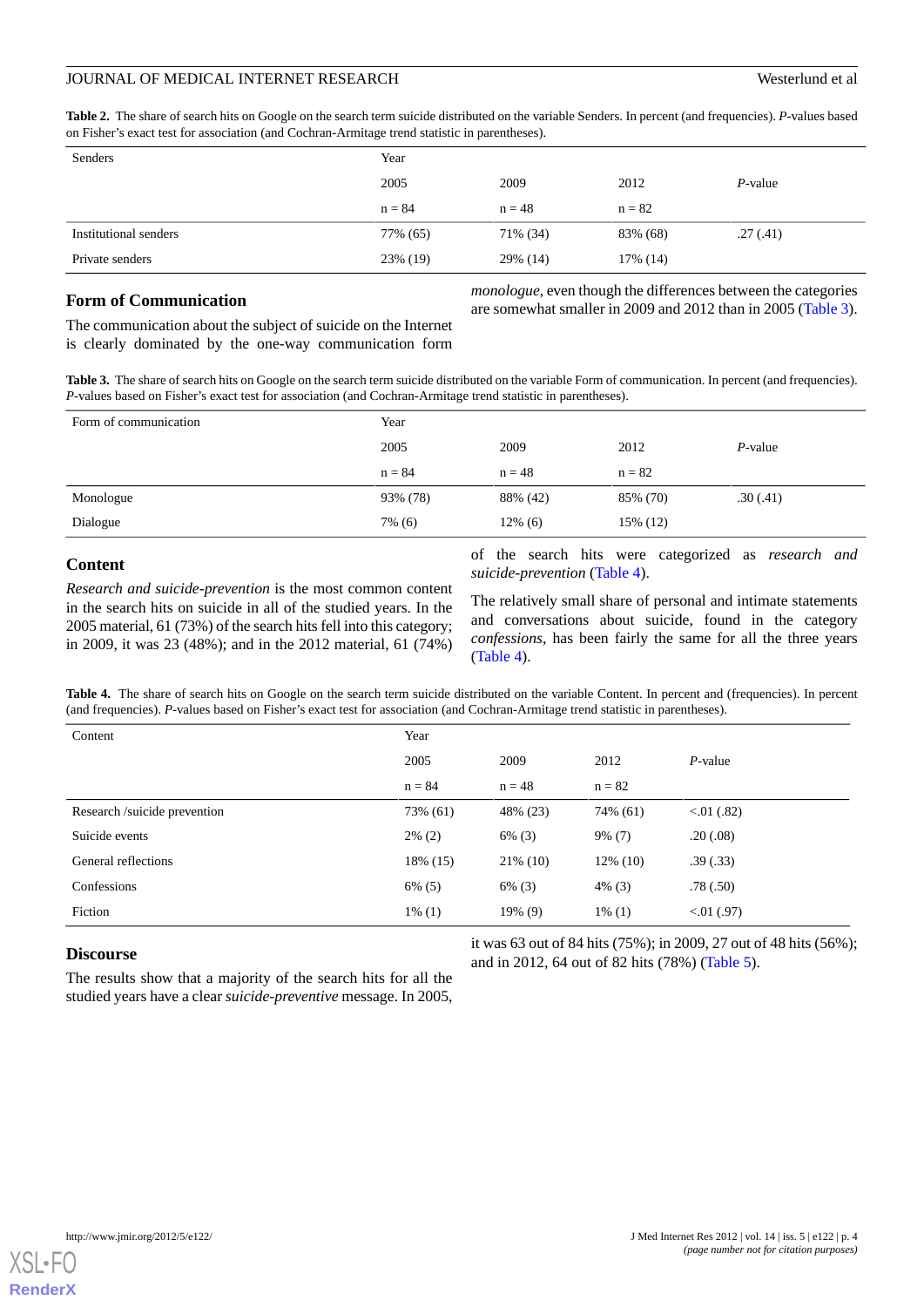<span id="page-4-0"></span>**Table 5.** The share of search hits on Google on the search term suicide distributed on the variable Discourse. In percent and (frequencies). *P*-values based on Fisher's exact test. *P*-values based on Fisher's exact test for association (and Cochran-Armitage trend statistic in parentheses).

| Discourse          | Year      |             |                  |             |  |
|--------------------|-----------|-------------|------------------|-------------|--|
|                    | 2005      | 2009        | 2012             | P-values    |  |
|                    | $n = 84$  | $n = 48$    | $n = 82$         |             |  |
| Suicide preventive | 75% (63)  | 56% (27)    | 78% (64)         | .03(.20)    |  |
| Pro-suicide        | $6\%$ (5) | $6\%$ (3)   | $\boldsymbol{0}$ | 0.01(0.053) |  |
| Both categories    | 11% (9)   | $21\%$ (10) | $9\%$ (7)        | .12(.78)    |  |
| Non-applicable     | $8\%$ (7) | 17% (8)     | 13% (11)         | .33(.42)    |  |

# *Discussion*

Although the *institutional senders* quantitatively dominate the communication about suicide on the Internet, the relatively large proportion of non-institutional *private senders* illustrates how the Internet effects the way that suicide is communicated in today's society.

The analysis of the relation between the variables *senders* and *form of communication* in the 2005, 2009, and 2012 material shows that communication about suicide on the Internet by *institutional senders* is almost entirely in a *monological* form, with very few instances of *dialogue*. In contrast to this, the proportion of the communication form *dialogue* for the *private senders* constitutes 21% in 2005, and in 2009 and 2012, the *dialogue* represents more than a third of the search hits (36%) for these senders. So, today there is a clear distinction between the *institutional senders* and the *private senders* in terms of how to communicate the subject of suicide.

*Dialogue* is thus a quite common form of communication about suicide for the *private senders*. The Internet, uniquely, consists of several different forms of mass communication, where the interactive multi-way communication is the part that means something qualitatively new to the suicide subject, while the one-way monological communication on the Internet stands for an extension of an already existing institutional communication about the suicide subject. The contents of the dialogic communication are based on the social reality outside the Internet. They are shaped and conventionalized according to the specific factors of the communication that occur in the virtual environment, such as a higher degree of anonymity, a greater spatial distance and, to a large extent, a text-based communication.

The most common content on the subject of suicide on the Internet is about *research and suicide-prevention*. The analysis of the relation between *senders* and *content* in the 2005, 2009 and 2012 material shows that communication about suicide from the *institutional senders* is made up mainly from texts on *research and suicide-prevention* (82%, 62%, 82% respectively). This content category also makes up a substantial proportion for the *private senders* (39%, 14%, 36% respectively), but here the categories *confessions* and *general reflections* also make up a noteworthy share (for *confessions* 22%, 21%, 21% respectively).

The content category *confessions* contain personal and intimate stories and conversations about one's own or other people's

suicidal acts and suicidal thoughts. When reading these texts more closely, it is clear that the people writing them are asking questions about the meaning of their existence, that they are crying out for help, that they seek confirmation and understanding, and that they are trying to support and encourage each other the best they can, and in some cases even urge each other to carry out suicidal plans.

According to other studies regarding the representation of suicide on the Internet, pro-suicide websites have shown to be high up on search engines' result lists, making them highly visible and accessible for those who are looking for suicide-related material [\[33](#page-6-13),[34\]](#page-6-14). These findings are congruent with this study's results for the years 2005 and 2009, but it is not as clear in the 2012 material. Another recent study also points out that the preventive websites are more visible and accessible on the Internet today compared to those that are pro-suicide [[35](#page-6-15)]. This does not necessarily mean that pro-suicide websites have declined in numbers; they're just not as prevalent among the first 100 search results, when using the more general search term *suicide*. This could be due to a recent and deliberate strategy (eg, search engine optimization) from suicide-preventive actors to make their websites more reachable and popular, and thereby get a better ranking in the search results lists. Hopefully it is an increased awareness about the risks that pro-suicide websites may have on vulnerable Internet users that lies behind this strategy. These types of websites play a documented role in information on various types of suicide methods, the glorification of individuals who have committed suicide, as well as encouragement to go through with suicide plans [[36-](#page-6-16)[40\]](#page-6-17). Before the development of the Internet, pro-suicide texts were unusual and difficult for audiences to get hold of. The expansion of the Internet has thus enabled pro-suicide messages to spread and can consequently be received by more people today than before. Thus, for an Internet user searching for suicide-related material using a search engine, the likelihood, or risk, of unintentionally finding pro-suicide messages is lower in 2012 than in 2009 and 2005. However, users consciously aiming at finding pro-suicide material will have no problem in doing so [[41\]](#page-6-18).

#### **The Challenge for Clinicians**

The results show that it is institutional actors, distributing contents of research and suicide-prevention in a monological way, that dominate the communication about suicide on the Internet. But besides these institutional senders, there is a considerable proportion of private actors for which the Internet has meant the opportunity to publish material and discuss,

```
XSL•FO
RenderX
```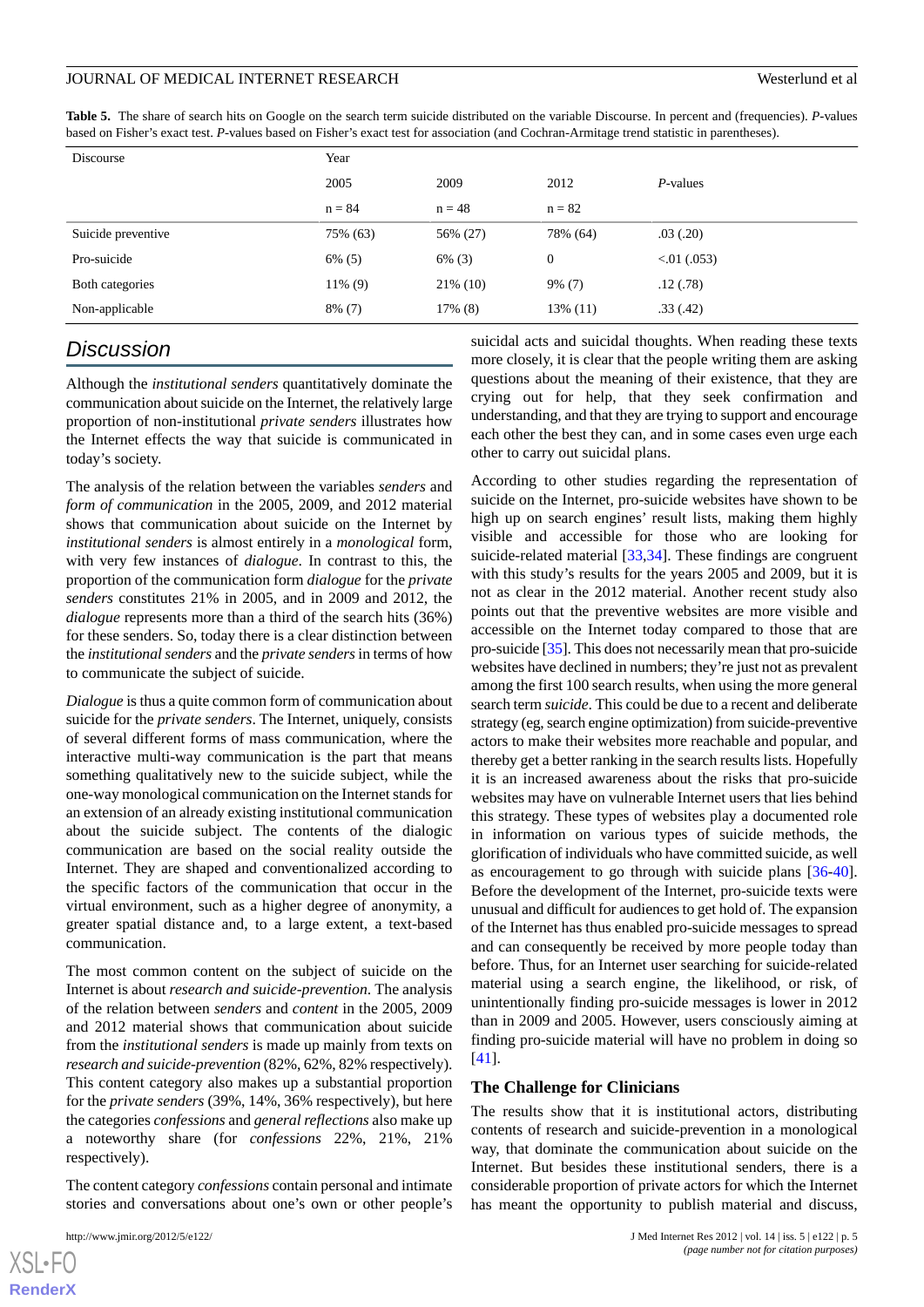confess and seek contact on a subject that has always been strongly taboo and therefore "belonged" to only a few voices in public discourse. This opportunity has resulted in both constructive and strongly destructive contributions, such as pro-suicide messages.

Today, it seems a very important task for clinicians to respond to the substantial amount of pro-suicide messages on the Internet and to continue to develop preventive strategies and resources for individuals at risk for suicidal acts [[42\]](#page-6-19). The preventive resources should also be developed using the *dialogic* communication between the mental-health expertise and help-seeking individuals; unidirectional information about mental illness and suicide prevention is not enough [[43\]](#page-6-20). Another important task is to raise awareness among clinicians about the risks it may pose to suicidal individuals to visit pro-suicide websites, which contain descriptions and evaluations of potent suicide methods and promote an attitude that suicide can be an acceptable way to solve life problems. A key

instrument could be to establish routines in which clinicians ask their patients about their use of the Internet and also help the patients to find preventive sites with therapeutic resources.

### **Conclusion**

Through the Internet, the dominant understanding of suicide is challenged by new voices, and the battle over definitions of "right and wrong" and perceptions of "true and false" has intensified. The possibility of reaching out to large groups of users is no longer monopolized by institutional senders. These developments brought on by the wide spread use of the Internet have posed obstacles as well as benefits in the field of suicide prevention.

Clinicians taking part in the online dialogical communication, on platforms where patients/laypersons discuss mental health-related topics, could be a helpful tool in the development of cohesion between patient and clinicians [\[44](#page-6-21)], and increase the understanding of the patient perspective.

# **Acknowledgments**

The authors would like to thank Professor Jerzy Wasserman for his significant contributions to the intellectual content of the paper.

# **Conflicts of Interest**

<span id="page-5-0"></span>None declared.

#### <span id="page-5-1"></span>**References**

- <span id="page-5-3"></span><span id="page-5-2"></span>1. Bertolote JM, Fleischmann A. A global perspective on the magnitude of suicide mortality. In: Wasserman D, Wasserman C, editors. Oxford Textbook of Suicidology and Suicide Prevention. Oxford: Oxford University Press; 2009:91-99.
- 2. Wasserman D. Evaluating suicide prevention: various approaches needed. World Psychiatry 2004 Oct;3(3):153-154. [Medline: [16633481](http://www.ncbi.nlm.nih.gov/entrez/query.fcgi?cmd=Retrieve&db=PubMed&list_uids=16633481&dopt=Abstract)]
- <span id="page-5-4"></span>3. Joiner T. Why people die by suicide. Cambridge, MA: Harvard University Press; 2005.
- <span id="page-5-5"></span>4. Anderson M, Jenkins R. The role of the state and legislation in suicide prevention. The five continents perspective. In: Wasserman D, Wasserman C, editors. Oxford Textbook of Suicidology and Suicide Prevention. Oxford: Oxford University Press; 2009:373-381.
- <span id="page-5-6"></span>5. Westerlund M. The production of pro-suicide content on the Internet: a counter-discourse activity. New Media & Society 2011;14:764. [doi: [10.1177/1461444811425221\]](http://dx.doi.org/10.1177/1461444811425221)
- <span id="page-5-8"></span><span id="page-5-7"></span>6. Durkee T, Hadlaczky G, Westerlund M, Carli V. Internet pathways in suicidality: a review of the evidence. Int J Environ Res Public Health 2011 Oct;8(10):3938-3952. [doi: [10.3390/ijerph8103938\]](http://dx.doi.org/10.3390/ijerph8103938) [Medline: [22073021](http://www.ncbi.nlm.nih.gov/entrez/query.fcgi?cmd=Retrieve&db=PubMed&list_uids=22073021&dopt=Abstract)]
- <span id="page-5-9"></span>7. Internet World Stats. URL:<http://www.internetworldstats.com/stats.htm> [accessed 2012-09-06] [[WebCite Cache ID](http://www.webcitation.org/

                                                6ATwUasMf) [6ATwUasMf\]](http://www.webcitation.org/

                                                6ATwUasMf)
- <span id="page-5-10"></span>8. Westerlund M, Wasserman D. The role of the Internet in suicide prevention. In: Wasserman D, Wasserman D, editors. Oxford Textbook of Suicidology and Suicide Prevention. Oxford: Oxford University Press; 2009:525-532.
- 9. Alao AO, Soderberg M, Pohl EL, Alao AL. Cybersuicide: review of the role of the internet on suicide. Cyberpsychol Behav 2006 Aug;9(4):489-493. [doi: [10.1089/cpb.2006.9.489](http://dx.doi.org/10.1089/cpb.2006.9.489)] [Medline: [16901252\]](http://www.ncbi.nlm.nih.gov/entrez/query.fcgi?cmd=Retrieve&db=PubMed&list_uids=16901252&dopt=Abstract)
- 10. D'Hulster N, Van Heeringen C. [Cyber-suicide: the role of the internet in suicidal behaviour. A case study]. Tijdschr Psychiatr 2006;48(10):803-807 [[FREE Full text](http://www.tijdschriftvoorpsychiatrie.nl/en/tijdschrift/artikel.php?vol=48&issue=10&page=803)] [Medline: [17086945\]](http://www.ncbi.nlm.nih.gov/entrez/query.fcgi?cmd=Retrieve&db=PubMed&list_uids=17086945&dopt=Abstract)
- <span id="page-5-11"></span>11. Baume P, Cantor CH, Rolfe A. Cybersuicide: the role of interactive suicide notes on the Internet. Crisis 1997;18(2):73-79. [Medline: [9286130\]](http://www.ncbi.nlm.nih.gov/entrez/query.fcgi?cmd=Retrieve&db=PubMed&list_uids=9286130&dopt=Abstract)
- <span id="page-5-12"></span>12. Thompson S. The Internet and its potential influence on suicide. Psychiatric Bulletin 1999;23:449-451. [doi: [10.1192/pb.23.8.449\]](http://dx.doi.org/10.1192/pb.23.8.449)
- 13. Biddle L, Donovan J, Hawton K, Kapur N, Gunnell D. Suicide and the internet. BMJ 2008 Apr 12;336(7648):800-802. [doi: [10.1136/bmj.39525.442674.AD\]](http://dx.doi.org/10.1136/bmj.39525.442674.AD) [Medline: [18403541\]](http://www.ncbi.nlm.nih.gov/entrez/query.fcgi?cmd=Retrieve&db=PubMed&list_uids=18403541&dopt=Abstract)
- 14. Recupero PR, Harms SE, Noble JM. Googling suicide: surfing for suicide information on the Internet. J Clin Psychiatry 2008 Jun;69(6):878-888. [Medline: [18494533](http://www.ncbi.nlm.nih.gov/entrez/query.fcgi?cmd=Retrieve&db=PubMed&list_uids=18494533&dopt=Abstract)]
- 15. Lee D. Web of despair. Foreign Policy 2003 Sep 01;138:90-91.

[XSL](http://www.w3.org/Style/XSL)•FO **[RenderX](http://www.renderx.com/)**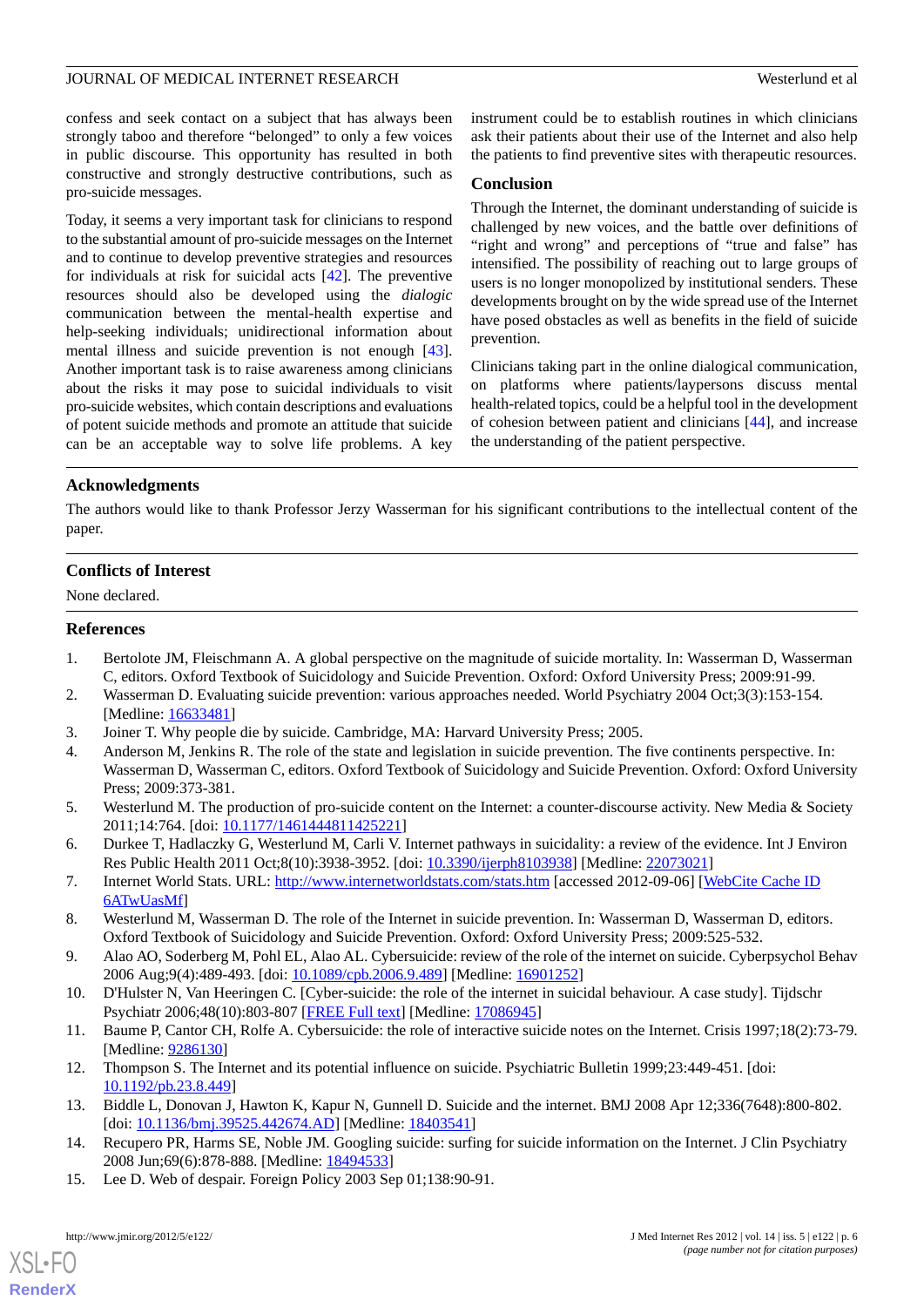- 16. Rajagopal S. Suicide pacts and the internet. BMJ 2004 Dec 4;329(7478):1298-1299. [doi: [10.1136/bmj.329.7478.1298](http://dx.doi.org/10.1136/bmj.329.7478.1298)] [Medline: [15576715](http://www.ncbi.nlm.nih.gov/entrez/query.fcgi?cmd=Retrieve&db=PubMed&list_uids=15576715&dopt=Abstract)]
- <span id="page-6-0"></span>17. Naito A. Internet suicide in Japan: implications for child and adolescent mental health. Clin Child Psychol Psychiatry 2007 Oct;12(4):583-597. [Medline: [18095539](http://www.ncbi.nlm.nih.gov/entrez/query.fcgi?cmd=Retrieve&db=PubMed&list_uids=18095539&dopt=Abstract)]
- <span id="page-6-1"></span>18. Ozawa-De Silva C. Shared death: self, sociality and internet group suicide in Japan. Transcult Psychiatry 2010 Jul;47(3):392-418. [doi: [10.1177/1363461510370239](http://dx.doi.org/10.1177/1363461510370239)] [Medline: [20688797](http://www.ncbi.nlm.nih.gov/entrez/query.fcgi?cmd=Retrieve&db=PubMed&list_uids=20688797&dopt=Abstract)]
- <span id="page-6-2"></span>19. Baume P, Cantor CH, Rolfe A. Cybersuicide: the role of interactive suicide notes on the Internet. Crisis 1997;18(2):73-79. [Medline: [9286130\]](http://www.ncbi.nlm.nih.gov/entrez/query.fcgi?cmd=Retrieve&db=PubMed&list_uids=9286130&dopt=Abstract)
- <span id="page-6-3"></span>20. Becker K, Schmidt MH. Internet chat rooms and suicide. J Am Acad Child Adolesc Psychiatry 2004 Mar;43(3):246-247. [Medline: [15076254](http://www.ncbi.nlm.nih.gov/entrez/query.fcgi?cmd=Retrieve&db=PubMed&list_uids=15076254&dopt=Abstract)]
- 21. Wang YD, Phillips-Wren G, Forgionne G. E-delivery of personalised healthcare information to intermediaries for suicide prevention. Int J Electron Healthc 2005;1(4):396-412. [Medline: [18048226](http://www.ncbi.nlm.nih.gov/entrez/query.fcgi?cmd=Retrieve&db=PubMed&list_uids=18048226&dopt=Abstract)]
- 22. Winkel S, Groen G, Petermann F. [Social support in suicide forums]. Prax Kinderpsychol Kinderpsychiatr 2005 Nov; 54(9): 714-727. [Medline: [16305019](http://www.ncbi.nlm.nih.gov/entrez/query.fcgi?cmd=Retrieve&db=PubMed&list_uids=16305019&dopt=Abstract)]
- <span id="page-6-4"></span>23. Gilat I, Shahar G. Emotional first aid for a suicide crisis: comparison between Telephonic hotline and internet. Psychiatry 2007;70(1):12-18. [doi: [10.1521/psyc.2007.70.1.12](http://dx.doi.org/10.1521/psyc.2007.70.1.12)] [Medline: [17492908\]](http://www.ncbi.nlm.nih.gov/entrez/query.fcgi?cmd=Retrieve&db=PubMed&list_uids=17492908&dopt=Abstract)
- <span id="page-6-5"></span>24. Baker D, Fortune S. Understanding self-harm and suicide websites: a qualitative interview study of young adult website users. Crisis 2008;29(3):118-122. [Medline: [18714907](http://www.ncbi.nlm.nih.gov/entrez/query.fcgi?cmd=Retrieve&db=PubMed&list_uids=18714907&dopt=Abstract)]
- <span id="page-6-6"></span>25. Niederkrotenthaler T, Voracek M, Herberth A, Till B, Strauss M, Etzersdorfer E, et al. Role of media reports in completed and prevented suicide: Werther v. Papageno effects. Br J Psychiatry 2010 Sep;197(3):234-243 [[FREE Full text\]](http://bjp.rcpsych.org/cgi/pmidlookup?view=long&pmid=20807970) [doi: [10.1192/bjp.bp.109.074633](http://dx.doi.org/10.1192/bjp.bp.109.074633)] [Medline: [20807970\]](http://www.ncbi.nlm.nih.gov/entrez/query.fcgi?cmd=Retrieve&db=PubMed&list_uids=20807970&dopt=Abstract)
- <span id="page-6-8"></span><span id="page-6-7"></span>26. Barak A. Emotional support and suicide prevention through the Internet: A field project. Computers in Human Behavior 2007;23(2):971-984.
- <span id="page-6-9"></span>27. McCarthy MJ. Internet monitoring of suicide risk in the population. J Affect Disord 2010 May;122(3):277-279. [doi: [10.1016/j.jad.2009.08.015\]](http://dx.doi.org/10.1016/j.jad.2009.08.015) [Medline: [19748681\]](http://www.ncbi.nlm.nih.gov/entrez/query.fcgi?cmd=Retrieve&db=PubMed&list_uids=19748681&dopt=Abstract)
- <span id="page-6-10"></span>28. Brin S, Page L. Cite Seer X. 1998. The anatomy of a large-scale hypertextual web search engine URL: [http://citeseerx.](http://citeseerx.ist.psu.edu/viewdoc/download?doi=10.1.1.96.2493&rep=rep1&type=pdf) [ist.psu.edu/viewdoc/download?doi=10.1.1.96.2493&rep=rep1&type=pdf](http://citeseerx.ist.psu.edu/viewdoc/download?doi=10.1.1.96.2493&rep=rep1&type=pdf) [accessed 2011-04-24]
- <span id="page-6-11"></span>29. Westerlund M. Självmord och Internet: kommunikation om ett livsfarligt ämne (Suicide and the Internet: communication about a deadly topic). Stockholm: Stockholms universitet; 2010.
- <span id="page-6-12"></span>30. Paasonen S. Net years, pioneers, and flat perspectives. Internet Research Annual 2003;2:3-13.
- <span id="page-6-13"></span>31. Foot K. Web sphere analysis and cybercultural studies. In: Silver D, Massanari A, editors. Critical cyberculture studies. New York and London: New York University Press; 2006:18-38.
- <span id="page-6-14"></span>32. Landis JR, Koch GG. The measurement of observer agreement for categorical data. Biometrics 1977 Mar;33(1):159-174. [Medline: [843571](http://www.ncbi.nlm.nih.gov/entrez/query.fcgi?cmd=Retrieve&db=PubMed&list_uids=843571&dopt=Abstract)]
- <span id="page-6-15"></span>33. Biddle L, Donovan J, Hawton K, Kapur N, Gunnell D. Suicide and the internet. BMJ 2008 Apr 12;336(7648):800-802. [doi: [10.1136/bmj.39525.442674.AD\]](http://dx.doi.org/10.1136/bmj.39525.442674.AD) [Medline: [18403541\]](http://www.ncbi.nlm.nih.gov/entrez/query.fcgi?cmd=Retrieve&db=PubMed&list_uids=18403541&dopt=Abstract)
- <span id="page-6-16"></span>34. Recupero PR, Harms SE, Noble JM. Googling suicide: surfing for suicide information on the Internet. J Clin Psychiatry 2008 Jun;69(6):878-888. [Medline: [18494533](http://www.ncbi.nlm.nih.gov/entrez/query.fcgi?cmd=Retrieve&db=PubMed&list_uids=18494533&dopt=Abstract)]
- 35. Kemp CG, Collings SC. Hyperlinked suicide: assessing the prominence and accessibility of suicide websites. Crisis 2011;32(3):143-151. [doi: [10.1027/0227-5910/a000068](http://dx.doi.org/10.1027/0227-5910/a000068)] [Medline: [21616763](http://www.ncbi.nlm.nih.gov/entrez/query.fcgi?cmd=Retrieve&db=PubMed&list_uids=21616763&dopt=Abstract)]
- 36. Adekola A, Yolles J, Armenta W. Cybersuicide: The Internet and suicide. American Journal of Psychiatry 1999;156(11):1836-1837.
- <span id="page-6-17"></span>37. Baume P, Cantor CH, Rolfe A. Cybersuicide: the role of interactive suicide notes on the Internet. Crisis 1997;18(2):73-79. [Medline: [9286130\]](http://www.ncbi.nlm.nih.gov/entrez/query.fcgi?cmd=Retrieve&db=PubMed&list_uids=9286130&dopt=Abstract)
- <span id="page-6-18"></span>38. Becker K, Schmidt MH. Internet chat rooms and suicide. J Am Acad Child Adolesc Psychiatry 2004 Mar;43(3):246-247. [Medline: [15076254](http://www.ncbi.nlm.nih.gov/entrez/query.fcgi?cmd=Retrieve&db=PubMed&list_uids=15076254&dopt=Abstract)]
- <span id="page-6-19"></span>39. Haut F, Morrison A. The Internet and the future of psychiatry. Psychiatric Bulletin 1998;22(10):641-642. [doi: [10.1192/pb.22.10.641-a\]](http://dx.doi.org/10.1192/pb.22.10.641-a)
- <span id="page-6-20"></span>40. Thompson S. The Internet and its potential influence on suicide. Psychiatric Bulletin 1999;23:449-451. [doi: [10.1192/pb.23.8.449\]](http://dx.doi.org/10.1192/pb.23.8.449)
- <span id="page-6-21"></span>41. Hagihara A, Miyazaki S, Abe T. Internet suicide searches and the incidence of suicide in young people in Japan. Eur Arch Psychiatry Clin Neurosci 2012 Feb;262(1):39-46. [doi: [10.1007/s00406-011-0212-8](http://dx.doi.org/10.1007/s00406-011-0212-8)] [Medline: [21505949\]](http://www.ncbi.nlm.nih.gov/entrez/query.fcgi?cmd=Retrieve&db=PubMed&list_uids=21505949&dopt=Abstract)
- 42. Yang AC, Tsai SJ, Huang NE, Peng CK. Association of Internet search trends with suicide death in Taipei City, Taiwan, 2004-2009. J Affect Disord 2011 Jul;132(1-2):179-184. [doi: [10.1016/j.jad.2011.01.019](http://dx.doi.org/10.1016/j.jad.2011.01.019)] [Medline: [21371755](http://www.ncbi.nlm.nih.gov/entrez/query.fcgi?cmd=Retrieve&db=PubMed&list_uids=21371755&dopt=Abstract)]
- 43. McMillan SJ. A four-part model of cyber-interactivity. New Media & Society 2002;4:271-291. [doi: [10.1177/146144480200400208\]](http://dx.doi.org/10.1177/146144480200400208)
- 44. Mohr DC, Duffecy J, Jin L, Ludman EJ, Lewis A, Begale M, et al. Multimodal e-mental health treatment for depression: a feasibility trial. J Med Internet Res 2010;12(5):e48 [[FREE Full text](http://www.jmir.org/2010/5/e48/)] [doi: [10.2196/jmir.1370](http://dx.doi.org/10.2196/jmir.1370)] [Medline: [21169164](http://www.ncbi.nlm.nih.gov/entrez/query.fcgi?cmd=Retrieve&db=PubMed&list_uids=21169164&dopt=Abstract)]

[XSL](http://www.w3.org/Style/XSL)•FO **[RenderX](http://www.renderx.com/)**